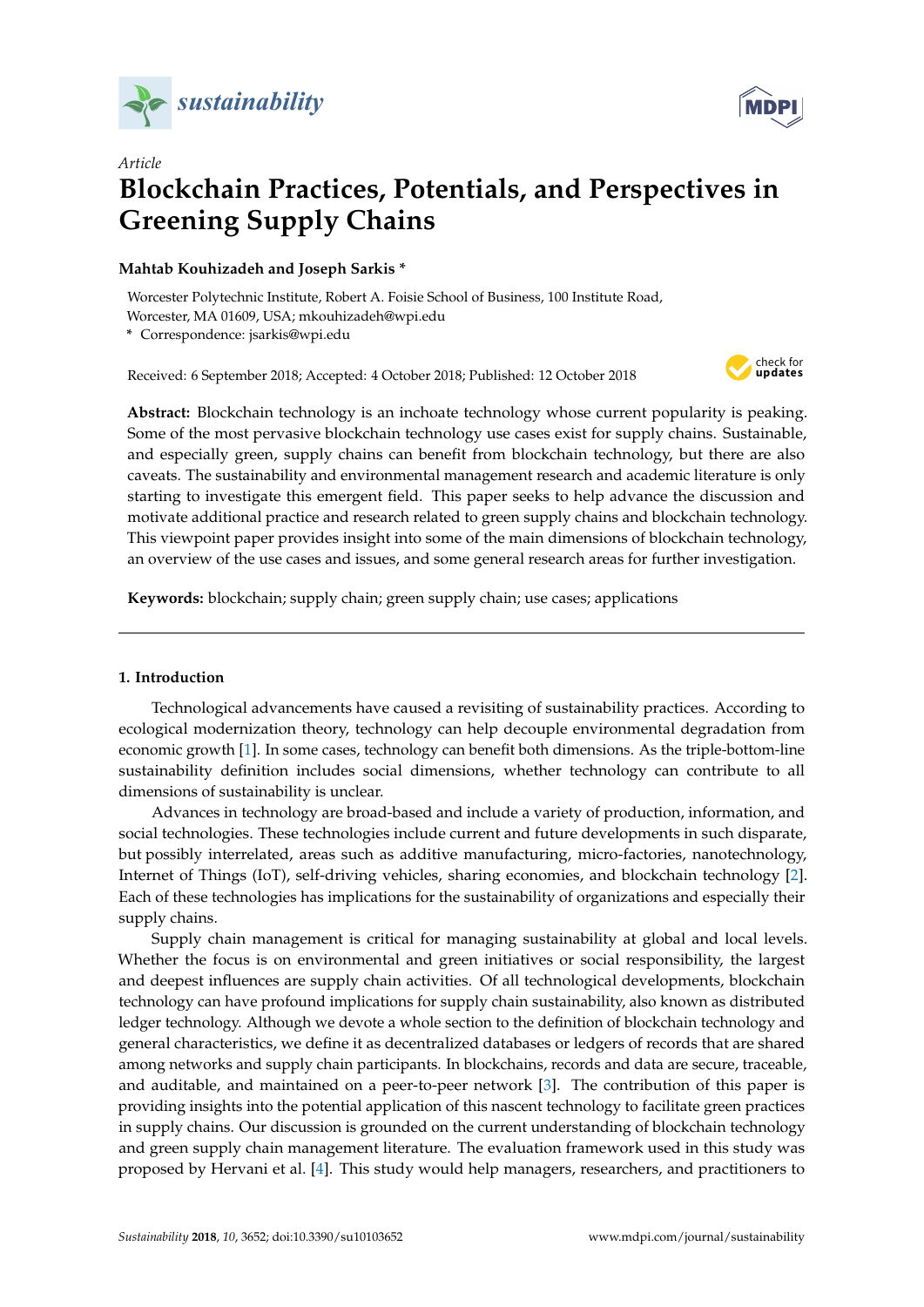further evaluate the potential usage of blockchain technology to improve sustainability, especially along the supply chain.

To further clarify, we provide some insights into the various sustainability-oriented opportunities associated with blockchain technology use cases that occur across and within the supply chain. The supply chain activities include those occurring in upstream, internal organizational, downstream, and loop-closing functions [\[4\]](#page-13-3). There are similar relationships and implications for each of these activity groups, and there are also unique activity specific cases. After examples are provided, some general research questions are posited. We think this discussion furthers the need to carefully study how blockchain technology specifically, and disruptive technology in general, require more nuanced investigation in sustainable supply chain practice and research.

## **2. Blockchain Technology**

Blockchain technology became popular through the advancement of cryptocurrency and bitcoin after the 2008 financial crisis [\[5\]](#page-13-4). Although the primary focus had been on financial applications, the unique characteristics of blockchain technology inspired broader use of this technology in different markets and even for non-financial business purposes. Supply chains [\[6\]](#page-13-5), real estate [\[7,](#page-13-6)[8\]](#page-13-7), government [\[9\]](#page-13-8), healthcare [\[10\]](#page-13-9), and energy sector [\[11\]](#page-13-10) use cases have been some effective applications.

Blockchain technology has a number of general characteristics. The integration of these characteristics differentiate blockchain from other similar information technologies. Unlike other business information technologies, blockchain technology uses a unique data structure that stores data as a chain of blocks. Once a new transaction is recorded on the system, it builds a block that is linked to the previous blocks, creating a chain [\[5\]](#page-13-4).

In terms of openness and access to data, two popular types of blockchain exist: public and private. In the public blockchain, which is generally permissionless, ledgers are publicly available and anyone can record transactions and track the historical transaction on the ledgers. Popular cryptocurrencies, such as bitcoin and ether from Ethereum, were developed on public blockchains. Public blockchains require a high level of security and reliability due to the existence of anonymous users and the lack of trust among them [\[12\]](#page-13-11).

In a private blockchain, users are known and ledgers are shared among a private group of participants. In a private or permissioned blockchain, access is restricted to a defined group of participants. A validator allows participants to join the system, provides permission to the ledgers, and maintains the privacy needs of the network  $[9,13]$  $[9,13]$ . Depending on the type of blockchain, the characteristics slightly change.

Although the main features of both blockchains may overlap and vary in some of the literature, we discuss some of the more popular characteristics. Included amongst these characteristics are decentralized databases, data security, information transparency, information immutability, and smart contracts.

#### *2.1. Decentralized Database*

Decentralization is an essential characteristic of blockchain technology. In blockchains, no central database, organization, or authority is typically involved in transactions. Decentralized databases of records allow participants in the network to directly interact via a peer-to-peer network. Every participant in the network has the same copy of the ledgers, which are updated with new information or changes in the recorded information in a decentralized manner [\[3\]](#page-13-2).

Every update in a ledger requires consensus among the network partners. Decentralized consensus is the core of blockchain, which utilizes various algorithms such as proof of work and proof of stake to confirm the reliability of a recorded transaction. Generally, decentralized consensus includes votes or validation of the majority of participants of a network for ensuring the credibility of transactions. Public blockchains require heavy use of consensus algorithms that consume a great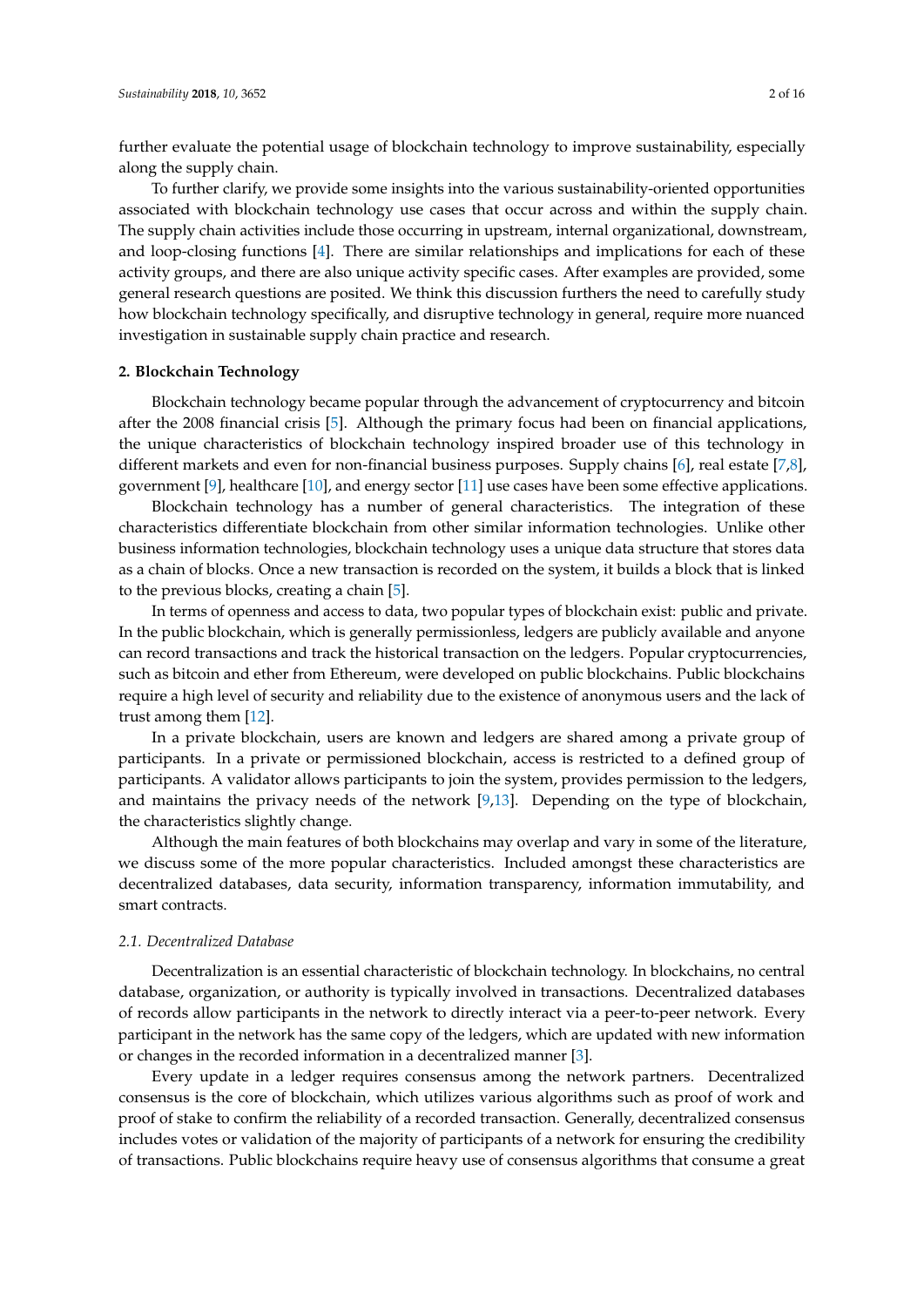amount of power and energy. This characteristic contributes to environmental degradation and negatively affects sustainability values [\[14\]](#page-13-13).

In a private or permissioned blockchain, the consensus requirement is a set of rules that is defined by the network participants for adding and updating transactions to ledgers. Consensus rules in a private network provide flexibility and ease the use of cumbersome consensus algorithms.

## *2.2. Security*

Information is maintained as blocks within blockchain technology. Each block has a timestamp and a hash value that refers to previous blocks on the chain. Hash values have unique cryptographic structures that prevent tampering and altering the information in the blockchain [\[15\]](#page-13-14). Cryptography logic facilitates authentication and trading for anonymous parties, which is a necessity in public, permissionless blockchains, improving the trust and security of the system.

In a private/permissioned blockchain, the trust in the validator, who gives permission to the parties to record and trace information, plays an important role [\[16\]](#page-13-15). Security is improved by the decentralized structure of the blockchain. As a result of decentralization, the validity of information is examined by network members based on the consensus rules. This characteristic confines the data misuse and network manipulation. Decentralization also ensures the network is less vulnerable to hacking or crashing. The single point of failure is a common security problem of centralized databases, which has been alleviated by the use of blockchain technology [\[9\]](#page-13-8).

The timestamp plays a critical role in the supply chain given various time-based competitive issues, such as lead time, delivery, and perishability concerns. The timestamp is also critical to traceability and information transparency.

#### *2.3. Information Transparency*

Authorized blockchain network participants maintain the same copy of a ledger, which contains a list of transactions. The ledgers are updated with the most recent approved transactions. A complete history of transactions are visible to the network members, allowing for auditability and traceability [\[17\]](#page-13-16). The level of transparency provided by the blockchain enhances fairness and ease of access to data within a network [\[3\]](#page-13-2). Transparent information removes intermediaries involved in the processes, increases efficiency, and reduces risks [\[15\]](#page-13-14).

Growing customer demands for supply chain transparency motivate the application of blockchain technology for supply chain processes. A high degree of transparency provides fundamentals for tracking the origin and flow of products and processes, the parties involved in transactions, and transportation information. Supply chain partners from upstream to end customers can follow and audit the history of records. Since records on the blockchain are time-stamped and secure, data manipulation and fraud are detectable and traceable on the ledgers. This provides trust and reliability for supply chain partners [\[18\]](#page-13-17). Tracking technologies, such as radio frequency identification (RFID), the IoT, and smart devices link the physical product to the respective electronic records, creating inputs for blockchain technology that are maintained on transparent ledgers [\[19\]](#page-13-18).

#### *2.4. Data and Information Immutability*

Blockchain data and information are immutable. Immutability means that records cannot be changed or modified without network member consensus. Participants can be confident that the history of records are reliable and unaltered. Theoretically, this feature comes from the append-only concept of the blockchain, which means records can only be added to ledgers and cannot be modified or removed. However, on a public or permissionless blockchain, where miners vote for transactions and control the system, collusion is possible if the majority of miners decide to alter or remove a transaction. Alternatively, change and removing information on a private or permissioned blockchain requires notifying the network members and follows certain agreements and approval requirements [\[9](#page-13-8)[,16\]](#page-13-15).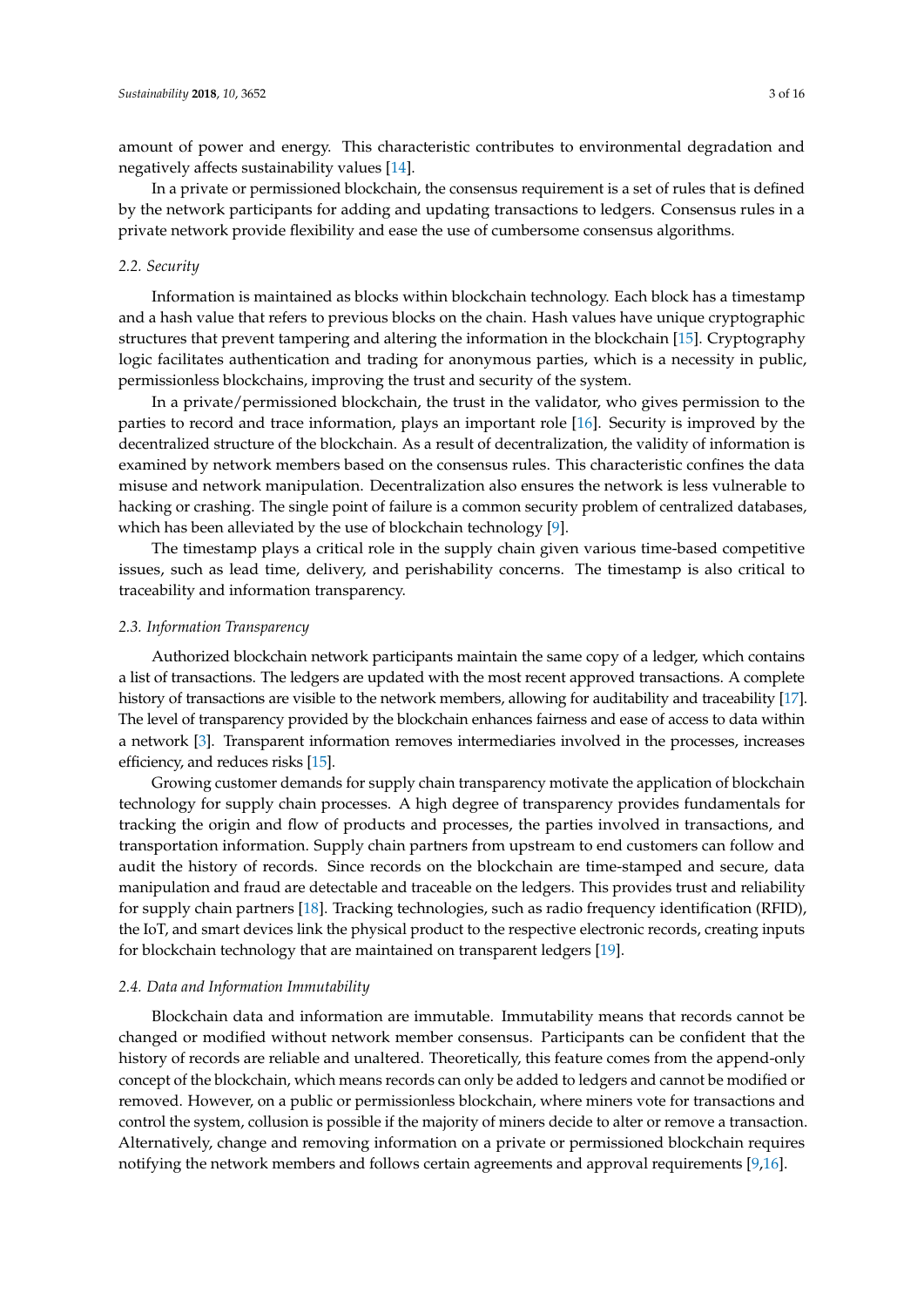## *2.5. Smart Contracts*

Smart contracts are computer codes and scripts that contain terms of contracts and business rules. Smart contracts automatically execute the terms of agreements. Smart contracts check the pre-determined conditions including rules and penalties that are agreed to by parties and trigger the related action to those conditions.

The conditions and terms of contracts are validated by network members [\[20\]](#page-13-19). These computer codes are self-executives seeking to eliminate human intervention in contracts. Unlike traditional contracts where trust between parties plays an important role, smart contracts remove the need for trust. Terms of contracts and the related legal actions are digitally written as computer programs and stored on the blockchain platform. The digital contracts remove human judgement from transactions. The role of intermediaries, such as financial professionals and legal people that are involved in traditional contracts, can be minimized through smart contract use. The resulting disintermediation improves efficiency and reduces the costs of business activities.

An example of smart contracts is an automatic payment that is performed when a certain regulation is met or a particular value is added to a product [\[3,](#page-13-2)[21\]](#page-14-0). Transactions need to be verified to be added to the ledgers in blockchain technology. The process of transaction validation by network participants can be facilitated through smart contracts. The validation requirements and consensus rules can be regulated by network members and maintained as digital contracts. Smart contracts can check the pre-defined conditions for approving transactions and add them to the ledgers. Similarly, a change in the approved transactions can follow particular regulations that are stored on smart contracts. This digital transaction approval can simplify the use of blockchain technology in complex and private business networks.

#### **3. Green and Sustainable Supply Chains: Blockchain Use Cases and Potentialities**

The supply chain has numerous intra- and inter-organizational activities. Figure [1](#page-4-0) provides a supply chain activities diagram that incorporates a closed loop perspective with some environmental sustainability dimensions  $[4]$ . The activities generally include: (1) upstream vendor/supplier management concerns, such as supplier selection and development; (2) upstream purchasing, inbound logistics, and inventory management activities; (3) internal operations and productions activities; (4) downstream activities including distribution, green marketing, and consumerism; and (5) closing-the-loop activities such as reverse logistics and the various "Re's", such as recycle, reuse, remanufacture and reclaim. Additional activities and resources needed for the supply chain included in Figure [1](#page-4-0) are aspects of waste management, energy utilization, and design concerns.

Based on our observations of a wide range of industries and arguments advanced by practitioners and the more popular business literature, we compiled a number of practical business use cases for greening supply chains. These supply chain activities and exemplary blockchain use cases and possibilities are detailed below. A summary of these use cases and possibilities appears in Figure [1](#page-4-0) in the dashed circles.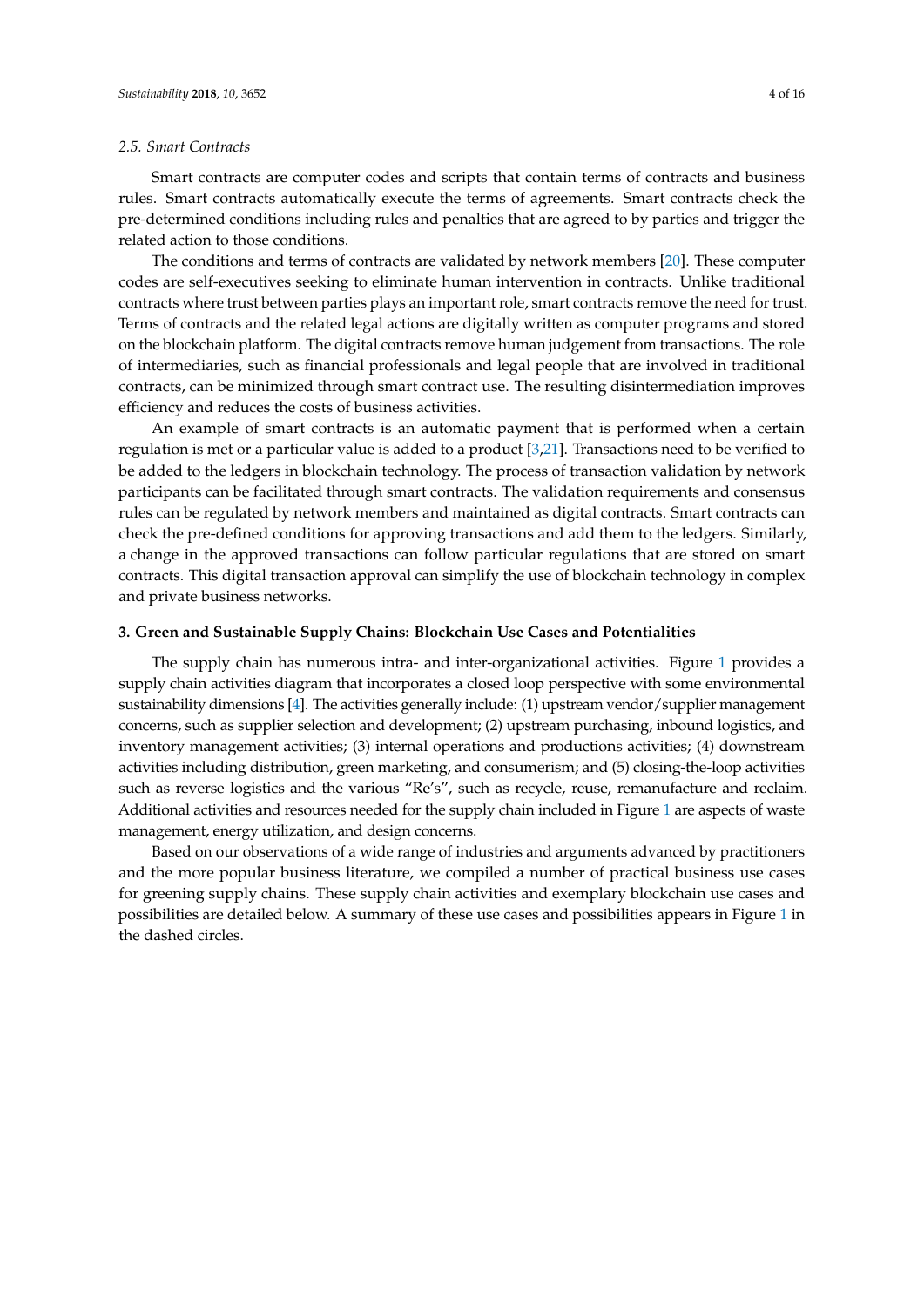*Sustainability* **2018**, *10*, 3652 5 of 16

<span id="page-4-0"></span>

**Figure 1.** Blockchain application in green supply chain activities. **Figure 1.** Blockchain application in green supply chain activities.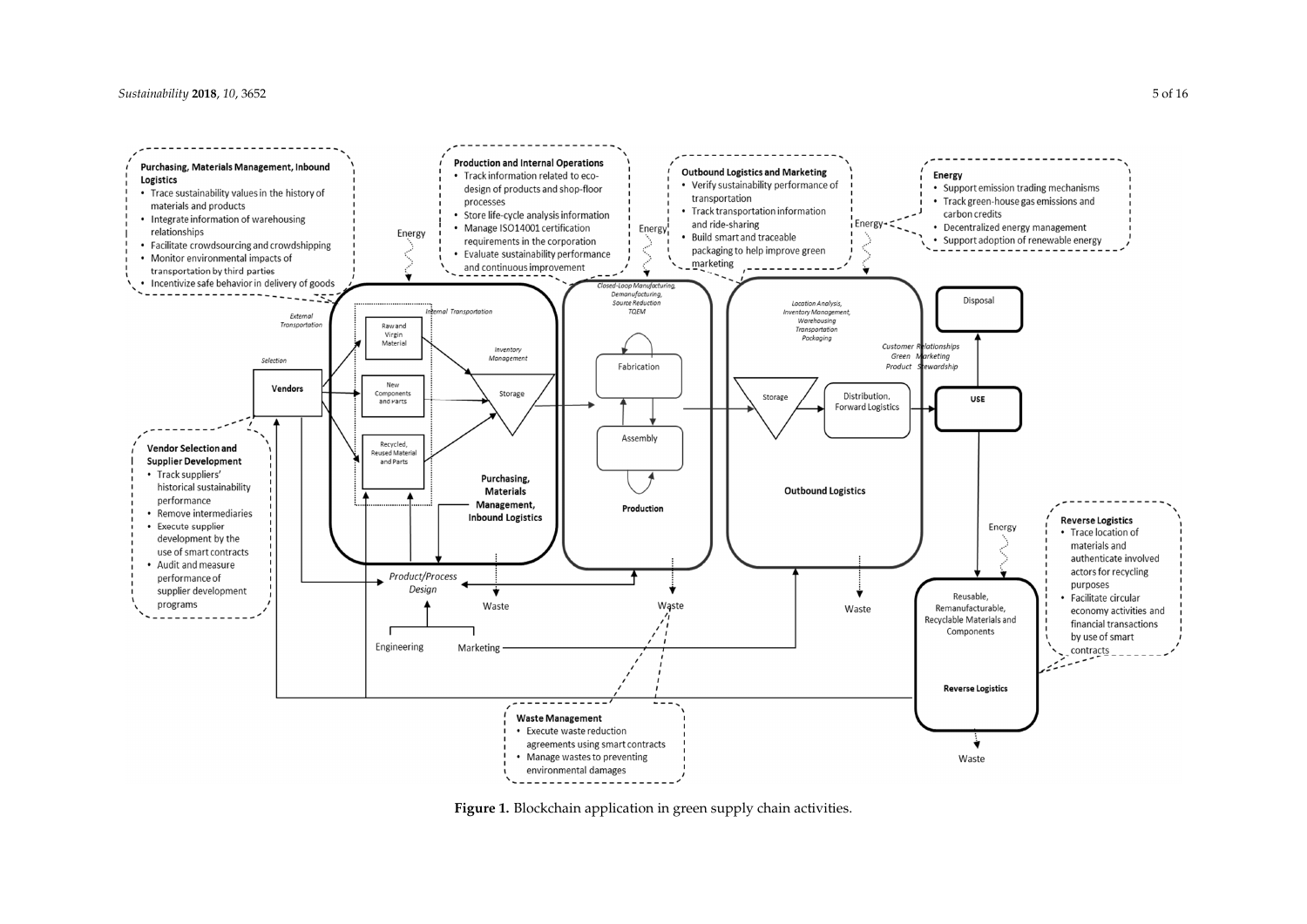#### *3.1. Vendor Selection*

Supplier and vendor selection is viewed by industry and academia as a critical issue for the long-term success of supply chains. Careful selection and evaluation of suppliers are necessary initial steps to ensure the sustainability of supply chains [\[22\]](#page-14-1). It is this upstream portion of the supply chain that has the most profound influence on overall supply chain sustainability. Issues in the upstream supply chain can be easily hidden from buying organizations, furthering their exposure to risk and affecting supply chain resilience [\[23\]](#page-14-2).

Supplier selection and evaluation in a sustainability context is a multi-dimensional and complex problem [\[24\]](#page-14-3). Usually, supplier selection and evaluation is dependent on information. This information is not easily accessible, certifiable, and audited, especially in non-economic, social and environmental, sustainability dimensions [\[25\]](#page-14-4). It is this major sustainable information limitation barrier that can be effectively alleviated using blockchain technology.

Vendor historical performance and sustainability data can be made available on the blockchain. This accurate and secure data about vendors' environmental performance help companies to improve their vendor selection processes based on green performance values. Using blockchain not only facilitates the vendor selection processes, but provides information regarding the whole supply chain across multiple tiers and sub-suppliers [\[26\]](#page-14-5). The shared information on the blockchain provides companies the opportunity to help their suppliers in selecting their vendors in different tiers of the supply chain. This would help reduce the risk for the focal companies. Removing intermediaries is also an important outcome that enhances the vendor selection process in the supply chain and reduces costs.

Current supply chain sustainability database systems exist such as the Business Social Compliance Initiative (BSCI) database for voluntary supplier social and environmental auditing in the textile supply chain [\[27\]](#page-14-6). These databases are available, in some form, to BSCI participants. One of the limitations of BSCI, as with other voluntary databases, is the validity and credibility of their data and audits. Blockchain technology and processes can help address some of these credibility and validity concerns and potentially satisfy third-party and non-governmental organizations (NGOs). These databases may be used for supplier monitoring, development, and selection; their credibility and accessibility can only further support these initiatives.

## *3.2. Supplier Development*

Blockchain technology can help improve supplier development programs. The amount of investment in a supplier development program can be recorded on the blockchain platform. The type of knowledge that is exchanged and the type of organizational support has been given to the suppliers are traceable through the smart contract. The recorded information provides the basis for performance measurement of supplier development programs. Comparison between the performance before and after implementing a training program is possible on the blockchain. By means of smart contract, companies can ensure that they trade with suppliers that are involved in supplier development programs. This can also be a principle for selecting suppliers.

Environmental performance measurement and benchmarking systems will be valuable in determining potentially problematic suppliers within the supply chain. There will be issues of direct green supplier and sub-supplier development concerns. It is these traditionally invisible entities in the supply chain that can be the most environmentally risky and poorly performing members of the supply chain. Visibility further down the supply chain can more effectively identify potential sub-suppliers that may require green development and support [\[26\]](#page-14-5).

Organizations such as Dell, IBM, Lucent, and Pepsico have extensive environmental supplier development and training programs [\[28\]](#page-14-7). These organizations need to record and monitor suppliers included in their programs, which can number in the thousands of suppliers. Documenting and monitoring these suppliers also allows them to build their supplier capabilities and share them with a broader set of customers. That is, not only will the direct suppliers such as Dell, IBM and Lucent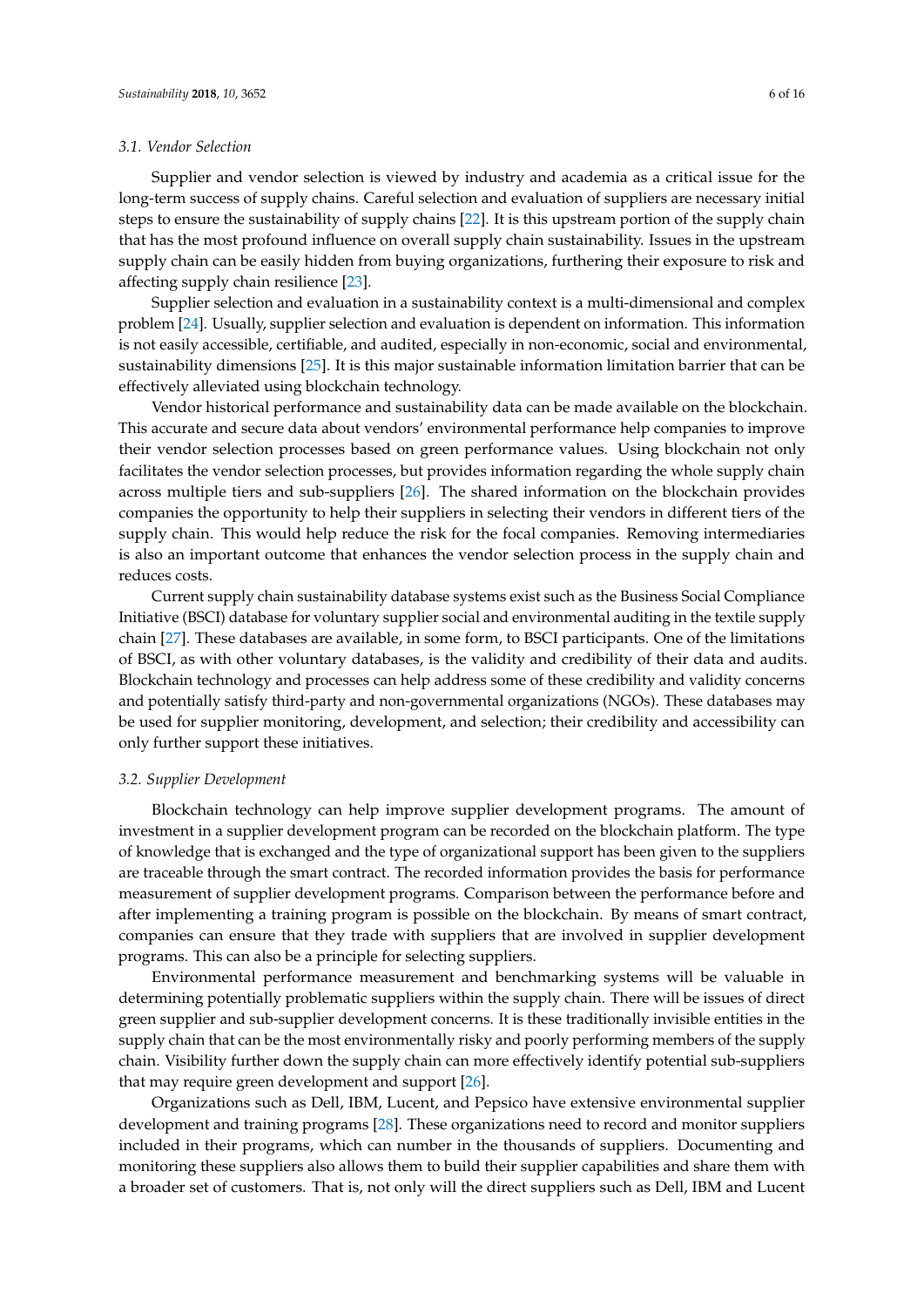have knowledge of their green development, but other customers can potentially have access through industry associations such as the Electronic Industry Citizenship Coalition (EICC).

#### *3.3. Purchasing*

Instead of supplier data, product and material data and movement can be maintained on the blockchain. Every product can have several transactional characteristics that are recorded on the blockchain, along with the historical data of a product. These transactions may declare the origin of the product, the quality, quantity, owners, and time. These data provide the ability to trace green quality, recyclability, and carbon footprints. The environmental information ensures customers are aware of safe and sustainable production and transportation of goods. Therefore, customers, with the ability to access this information, would have the opportunity to select sustainable products [\[29\]](#page-14-8).

To ensure sustainable purchasing, companies can track the journey of resources for rare and high value products. The ability to track the source of products to address biodiversity concerns and contribution of products to resource depletion are two cases that demonstrate the role of blockchains in ensuring the sustainability of products. Using blockchain technology, life-cycle analysis of products can be completed using actual product data, rather than by estimating the values, such as in current life cycle analysis methods, as demonstrated by Favi et al. [\[30\]](#page-14-9). This accurate and actual information is a revolutionary contribution of blockchain technology in the life-cycle analysis domain.

#### *3.4. Materials Management and Inbound Logistics*

The location and type of facilities, and design of logistics networks to ensure sustainability can be supported with blockchain data. One particular issue is inventory management in a supply chain through warehousing. A significant amount of warehousing is outsourced to third-party logistics providers. Currently, disparate information systems are used to manage these warehousing relationships. Reduction of auditing and compliance for 'bonded warehouses', as well as tracing products and materials can all be supported through blockchains. Cross-border trade will be influenced from a tracking, finance, and scheduling perspective.

In these cases, traceability and auditing increase the sustainability of the warehouse operations by lessening waste due to product and materials loss. Also, scheduling and planning can be more effective by having utilization information for a network of warehousing choices. Alternatively, the increased use of blockchain in these settings, as in all settings, requires additional energy usage.

Another emergent warehousing and logistics issue is crowdsourcing. Crowdsourcing is an outsourcing strategy that places an open invitation to a broad group of participants to perform a task. This approach is similar to the sharing economy situation someone who has available capacity for storage or delivery can respond to these requests. FLEXE is a company that allows anyone with temporary warehouse capacity to sell it to those that need the space. Companies such as Rideship, Zipmets, and Deliv all provide services for crowdshipping. This crowdshipping takes advantage of nearby delivery services with the ability to service local needs. It also reduces the need to build additional warehousing and vehicles, and increases efficiencies associated with consolidation of materials. All these are win-win, joint environmental and economic benefits, providing opportunities for logistics providers.

A difficulty of these current sharing systems are transaction costs, with most of the benefits accrued by the service providers. The more democratic blockchain systems allow for a broader set of participants, potentially aiding, from a social sustainability perspective, lower income regions and individuals. There are current concerns with the use of blockchain crowdsourcing-related malicious agents in all areas of blockchain processing and activities (see [\[31\]](#page-14-10)). In addition, there are more secured payment possibilities through the use of cryptocurrencies and tokens, which are pervasive due to blockchain technology.

Transportation between and among facilities is central to both outbound and inbound logistics. When contracting with a third-party transportation company, tracing and monitoring transportation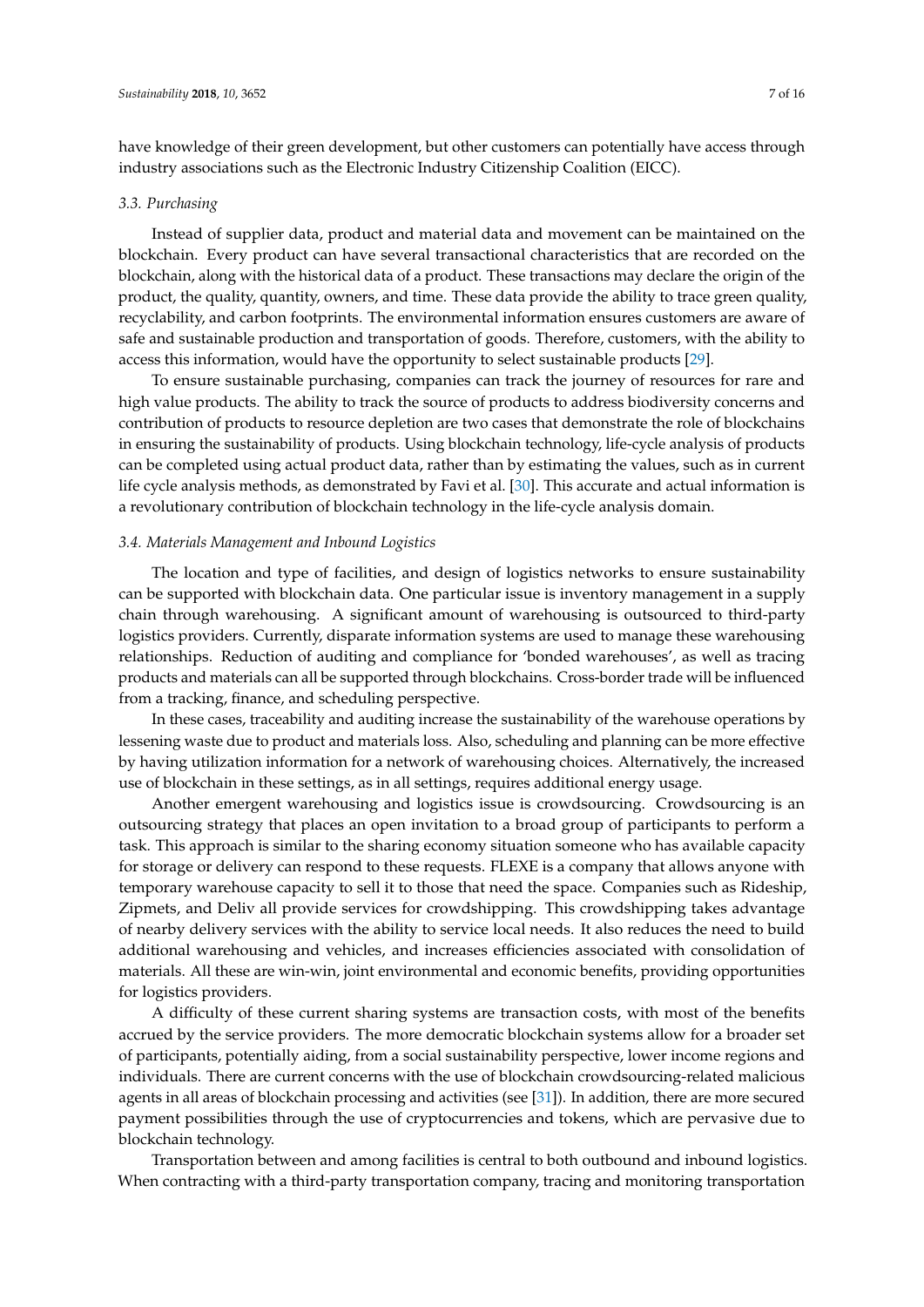will benefit from blockchain technology [\[29](#page-14-8)[,32\]](#page-14-11). Transportation causes significant environmental damage and is one of the highest emitters of greenhouse gas emissions, local air pollutants causing smog, and contributes to depletion of energy resources. On the in-bound side, tracing the performance of transport vehicles, as with truckers for example, uses electronic logging devices. Fraudulent actions can occur in the truckers' logs that owners may ignore for purposes of expediency. Some of these behaviors may cause environmental damage, such as driving faster increases emissions and fuel usage.

Changing driver behavior is an important way to save energy resources and improve safe driving. Utilizing cryptocurrency tokens could effectively reward drivers for safe and green practices; these practices may be monitored using blockchain technology with mobile technology. Most current incentive systems are tasked with delivering products quickly and only being rewarded when driving certain distances. These current incentives cause dangerous and unsustainable practices, such as drivers speeding more often and driving longer than allocated hours, creating dangerous conditions.

Building trust in the technology, its broad adoption, and agreed upon industry standards are all issues facing the adoption of blockchain in transportation.

#### *3.5. Production and Internal Operations*

Production and operations are internal activities within an organization. Whether the production is based on manufacturing goods or delivering services, the transformation of inputs into outputs are central activities of the production stage. Traditional goods manufacturing includes fabricating or assembly activities. Internal production and supply chain activities require environmental management practices, including production management, environmental management systems, eco-design, performance measurement, environmental accounting, reporting, life cycle analysis, source reduction, closed loop internal systems, and a variety of similar greening practices, that fall within the purview of the focal organization.

A linkage of these green practices to external blockchain activities resulting from upstream, downstream, and closed-loop activities needs investigation and determination. Each of the practices and systems can be profoundly influenced from resources and inventory management, flow of materials across the shop floor, to eco-design of products.

The ISO 14001 standards are a popular global environmental management system (EMS) certification. EMSs are critical to internal operations environmental management. Blockchain implications relate to acquiring and maintaining certification. The use of audit teams to certify ISO 14001 organizations may be influenced by the technology. ISO 14001 is dependent on documentation for full certification. This documentation is then audited. Additionally, ISO 14001 certification can occur simultaneously for all sites of a corporation. For multinational corporations that are distributed broadly, distributed ledger and blockchain systems can prove a valuable resource for accumulating, aggregating, and certifying dispersed documentation. Auditing for initial or recertification may become more efficient, and may even not be needed, as documentation can be evaluated and updated continuously.

Within environmental management systems, there are numerous sub-systems, especially with respect to ISO 14000 certification family modules. These subsystem standards include performance measurements, life cycle analysis, climate change, eco-design, and communications. Monitoring environmental performance measurements throughout an organization and its supply chain through a distributed verifiable system provides more accurate data for environmental management purposes. Central to EMS and production systems is the concept of continuous improvement. Continuous improvement requires performance evaluation to determine if goals are being met and if improvements are occurring. Permanent, transparent, and verified performance provides a true measure of improvement. Linking performance measurement and environmental systems globally across an organization's sites helps build broader environmental continuous improvement measures.

Many other internal activities related to production and operations potentially influenced by blockchain technology relate to other supply chain activities, including eco-design, material handling and flow, and supplier management, as examples. We delve further into eco-design and LCA initiatives.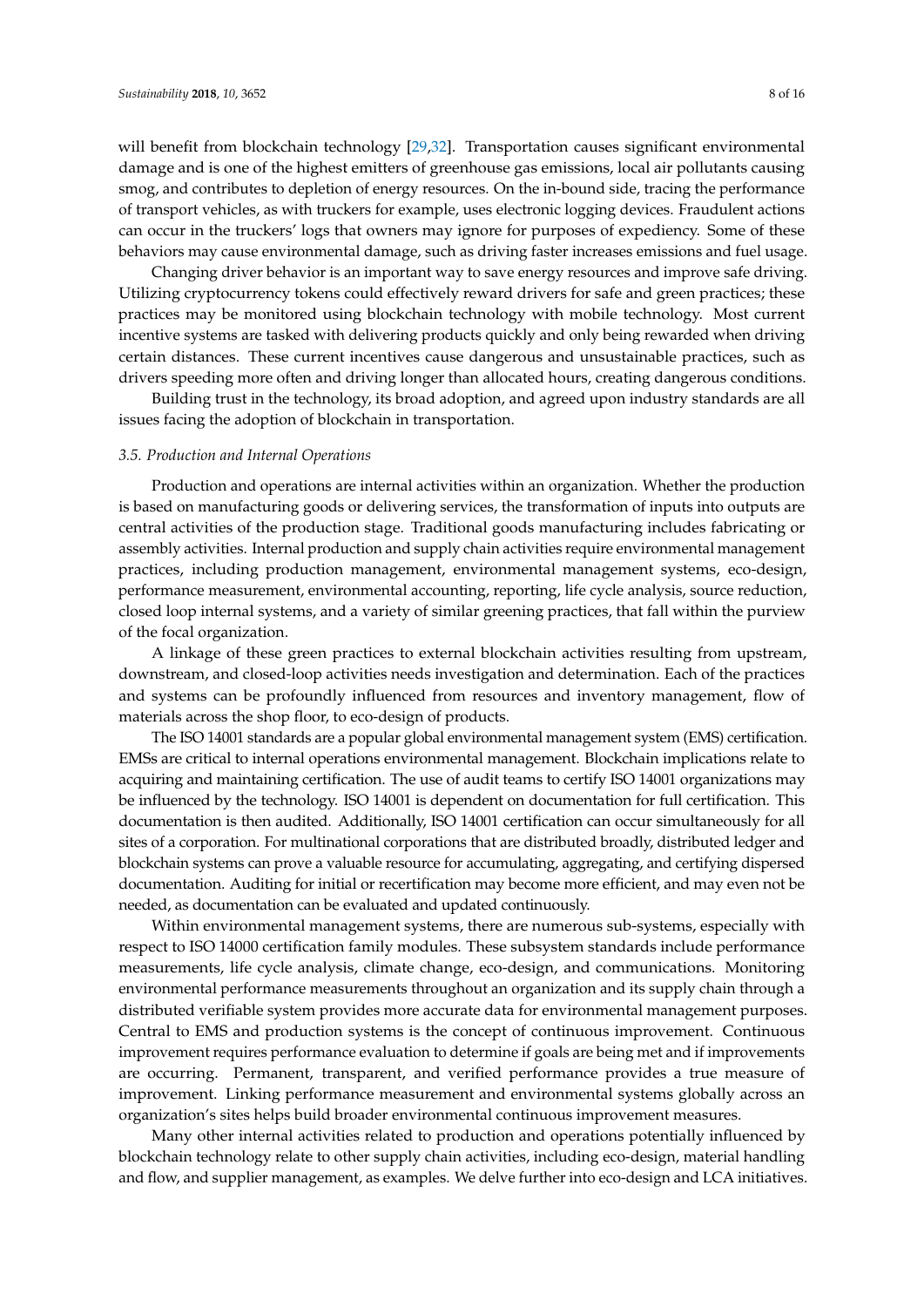## *3.6. Eco-Design and LCA*

Eco-design is a particularly interesting blockchain use case that can be discussed as part of the production and operations or marketing stages of the supply chain. It involves multiple supply chain partners and functions within an organization. Eco-design, with a focus on new product development with environmental criteria playing a prominent role, is influenced by a blockchain in numerous ways. The blockchain helps with easily disseminating information to multiple parties involved, gathering and verifying information, controlling the environmental quality of materials, time management for new product development projects, and coordinating participants.

In some eco-design systems, the environmental impact of materials used requires validation. In some of these cases, specific tests need to be completed. For example, in the cradle-to-cradle design model, hazardous material weighting schemes are used for various materials. This information can be easily stored and accessed by multiple partners after a verification process. This practice is quite suitable for blockchain technology, where scalability concerns related to high volumes of transactions would not be characteristic for materials verification. That is, this process requires time and a limited number of verifications will be required. Once these materials are verified, they would be available for trade and marketing.

Materials will require verification and processing. Green process design is as important in eco-design as in green materials. These green processes require verification and improvement. Internal processes, through ISO 14001 aspects, EMS management can be improved, evaluated, and validated. External processes, potentially through a supply chain blockchain linkage of environmental management systems, will also need verification. These environmentally sound manufacturing process designs and improvements can be used with sourcing, supplier development, supplier selection, and operations management activities.

Eco-design systems integrated with LCA benefit from information accuracy. LCA materials inventory and impact constantly change with many uncertainties [\[33,](#page-14-12)[34\]](#page-14-13). Significant environmental information uncertainty exists for these systems. LCA tools may have different foundational information, different levels of granularity, missing data, and even inaccurate information. To address some of these uncertainties, various simulation tools have been proposed to complete a sensitivity analysis, as demonstrated by Mueller et al. [\[34\]](#page-14-13). Blockchain validity, reliability, and transparency can reduce information uncertainty, providing better modeling inputs and outputs for eco-design and LCA tools.

Information standards based on product data technology standards for LCA data have been proposed [\[35\]](#page-14-14). Expanding these arguments to blockchain, as an information delivery vehicle with appropriate models developed, is natural. The same benefits derived from using these industry standards and protocols occur through blockchain technology and systems, especially with an overall goal of reducing LCA information uncertainty. Benefits for blockchain adoption for these design systems include: less time for LCA data collection; improved data quality; traceability of the data source; using actual data from suppliers, not from a generic source; and storing environmental information of a product through the end of life to better manage its recycling and disposal [\[18,](#page-13-17)[36\]](#page-14-15).

#### *3.7. Outbound Logistics and Marketing*

Downstream green supply chain activities include distribution and various customer management activities such as green marketing and packaging. Transportation, similar to inbound logistics, is a large concern for distribution channels. Distribution transportation planning is typically planned by the organization's outbound logistics systems. This may or may not include third-party logistics providers. As mentioned in inbound logistics planning, certification and verification of environmental and social performance concerns exist in this activity; blockchain processes can address these issues. Information sharing on blockchain technology reduces the required paperwork, supporting validation requirements, and prevents data manipulation and counterfeiting within logistics and transportation processes [\[29\]](#page-14-8).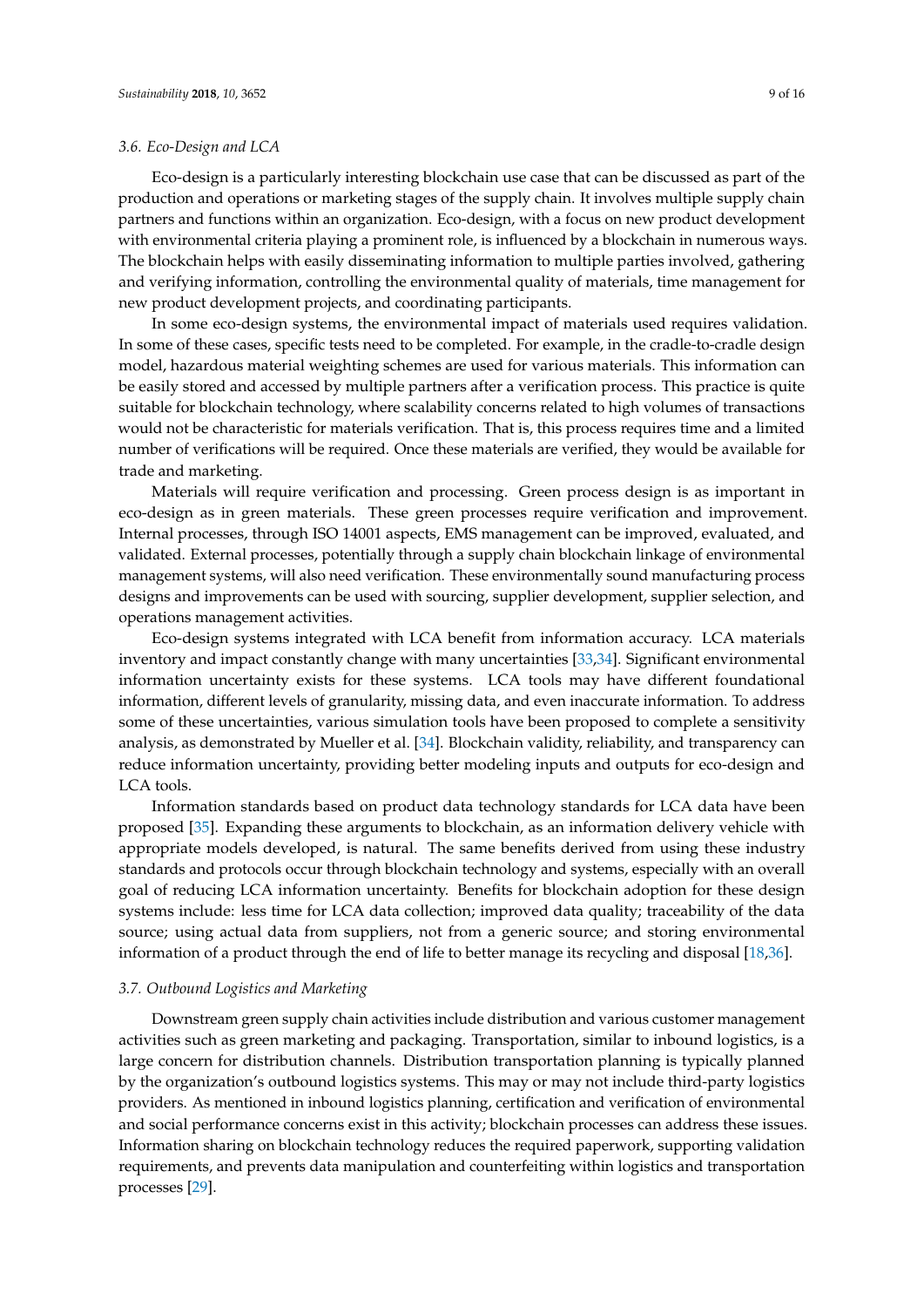Similar to the blockchain contributing to the sharing economy associated with crowdsourcing warehousing, which applies to outbound logistics, there are transportation ride sharing activities for commercial transportation. Whether it is rail, trucking, or even light vehicles, the "Uberization" of commercial transportation is also occurring. In these cases, excess freight vehicle capacity can be managed through blockchain activities including authentication of drivers and vehicles to payment through tokens. Ridesharing achieves efficiencies in utilization of vehicles, lessening waste. Authentication of green practices and vehicles increase transparency to customers of transportation sharing.

Packaging can be reused and traced; in this example, blockchain traceability can extend the packaging material life through more efficient management. Recyclable packaging can be monitored and managed more effectively as well. With this monitoring, further confirmation of socially responsible packaging can occur. In an application released by the U.S. Patent and Trademark Office (USPTO), Walmart describes a "smart package" that would include a device that would record information on a blockchain regarding the contents of the package, its environmental conditions, its location, and more. Additionally, multinational supermarket chain Carrefour is already using a similar system where customers can scan packaging for detailed information on a product's source, production processes, and environmental characteristics.

Building packaging with blockchain information transparency can improve green marketing efforts. According to green marketing theory, consumers are more likely to purchase greener products if they are confident that the product is actually green [\[37](#page-14-16)[,38\]](#page-14-17). This confidence increases with the transparent, verified, and immutable information from blockchains. Overall, substantial green consumer implications exist due to blockchain technology. Two examples of these blockchain activities are consumer token incentive systems to purchase green and product tracing for returning of end-of-life products by consumers. Substantial green consumer theories, including social confirmation theories to perceived behavioral control, can be used to explain the blockchain benefits for green consumer behavior and action [\[38\]](#page-14-17).

#### *3.8. Waste Management*

Organizational waste management along the supply chain is critical to many sustainable supply chain activities. Waste minimization is the ultimate goal for organizations and supply chains. However, if waste is generated, then tracking is critical for reasons related to the circular economy and industrial symbiosis. It may also be critical from the perspective of waste disposal and potential liabilities associated with disposal.

For waste minimization purposes, smart contracts can be used to ensure waste is minimized across the supply chain. Performance criteria for suppliers for waste reduction metrics can be included in smart contract execution agreements. Metrics and management around hazardous wastes, such as those identified by the toxics releases inventory (TRI) [\[39\]](#page-14-18), can be tracked. Specific levels may be dictated in smart contracts for acceptable performance. The waste minimization angle may be to adjust and update smart contracts as part of a continuous improvement process for supply chains. Similar to carbon trading, waste trading can also be managed.

When minimization of waste is not possible, then there are opportunities to environmentally and sustainably manage this waste. One method of accomplishing this goal is to identify how and where the waste can be used to make it a by-product or to minimize its environmental impact. Waste exchanges have been utilized for effective industrial symbiosis realization, expanding the scope from local to national levels [\[40\]](#page-14-19). One especially cogent application, not typically considered, is the exchange of construction waste from the construction supply chain. In the construction case, there is a strong argument for 'buildings as material banks', which can be effectively managed through blockchains and the Internet [\[41](#page-14-20)[,42\]](#page-14-21). More on this issue in terms of traceability and verification are described in the reverse logistics discussion.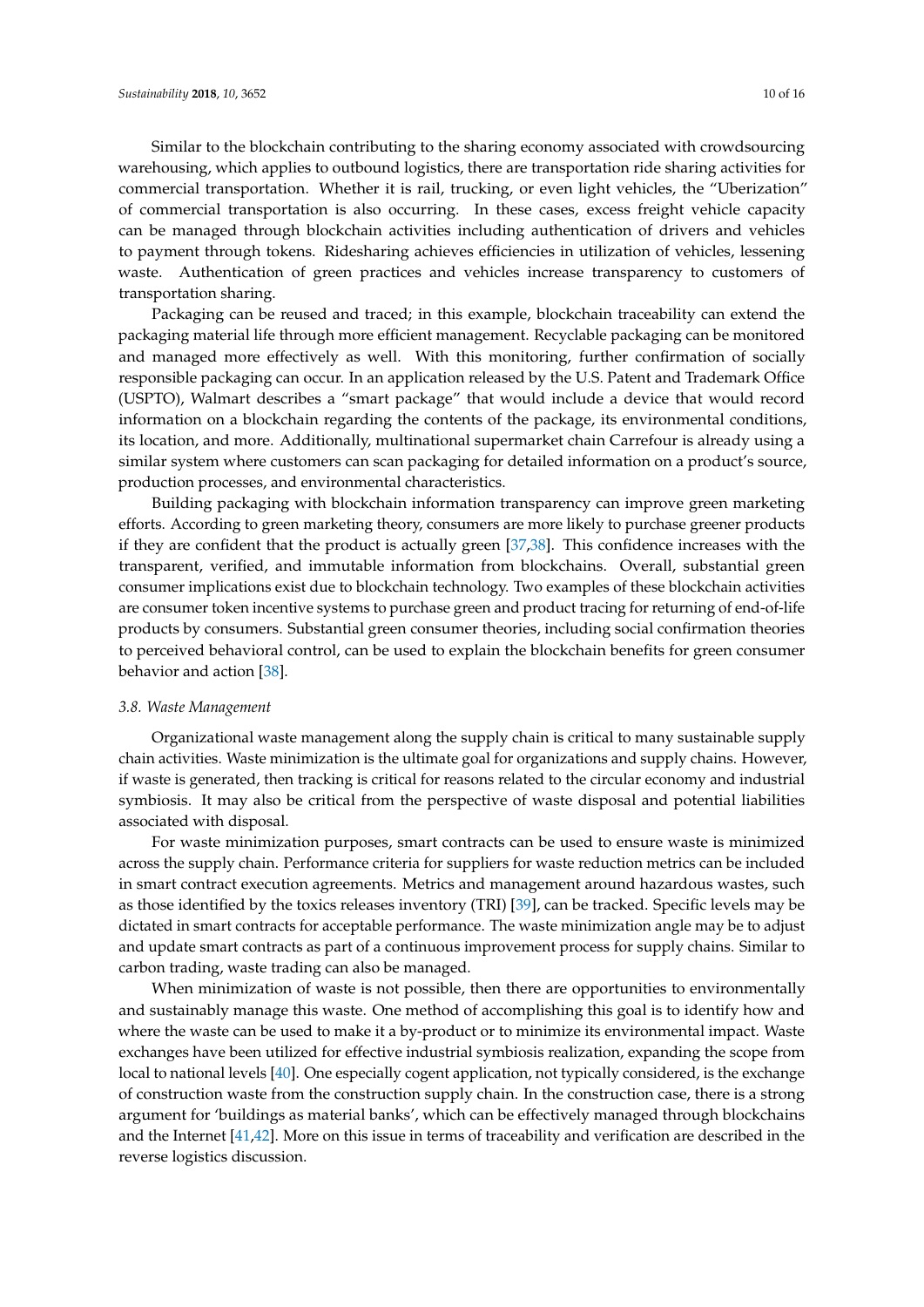Many times, eliminating waste completely from the supply chain is impossible. When this occurs, sustainably managing the waste is required. In this situation, the waste management supply chain processes need to be managed and risk plays a significant role. Risk is especially pertinent when managing hazardous wastes, which is also an expensive undertaking. In the United States, the tracking of hazardous wastes is critical due to the long term possibility of becoming a potentially responsible party to superfund sites. This means that companies or even supply chain partners may be responsible for significant multi-million dollar cleanup costs associated with poorly managed landfills and company sites. Having a permanent record and tracking waste disposition can help manage these liability concerns. It may be valuable for government agencies for tracking responsibility of waste as well. There are a number of dimensions of waste management blockchain capabilities and limitations that have been reviewed [\[43\]](#page-14-22). Fraud and manipulation, wrong or loss of information, manual processing, lack of knowledge about technology, and lack of control are all concerns for waste management in this environment.

## *3.9. Reverse Logistics*

Reverse logistics are necessary for a number of take back regulations and building remanufacturing capabilities. One of the major concerns with remanufacturing and reverse logistics planning is the uncertainty in the location and supply of material at their end-of-life. Knowing the location of a material (i.e., traceability) to be taken back or remanufactured can help reduce uncertainty in the materials. Regulatory policies, such as the waste electrical and electronic equipment (WEEE) requirements, state that original equipment manufacturers (OEMs) are responsible for their goods. Thus, traceability of materials in the supply chain, as well as authentication that the material belongs to a particular OEM, improves the efficiency of the process for managing return flows. Mandated producer responsibility through regulations is one aspect; voluntary extended producer responsibility and product takeback can benefit from transparency, traceability, and authentication.

Similarly, circular economy practices have at least four levels of value recovery including product-life extension, reuse, remanufacture, and recycling [\[44\]](#page-14-23). Other than tracing materials, as identified above, one aspect of the blockchain that may be important is the terms of exchange. Smart contracts may be set up where the financing of returns can be completed electronically. In this case, instead of transferring products and materials, some form of payment is required it is not possible to manage the actual finances. Payment may be based on the quality of the material, which can be traced by data, but also the history of the cost of the product or material. Together, these items can be evaluated and payment can be completed through blockchain payment systems.

The payment scheme is critical to attracting enough product or material to drive the product through the system. Some circular economy principles do not necessarily require that a product or material be at the end of its life, but that it is returned in some condition level. Having this information, such as the number of recycling cycles, or purchase date of a product, assist in determining values. Once the value is determined, the payment can be completed. The payment location may be critical as well. Since globalization of supply chains will continue, paying for the product or material, no matter where it exists, can be more easily completed using cryptocurrencies whose values can be based on local currencies. This supply chain finance application of blockchains along with transparency can enable circular economy practices.

## *3.10. Energy*

Energy is an important resource for all supply chain activities and managing energy is central to greening a supply chain. Sustainable energy management typically has environmental relationships associated with air emissions, fuel resource usage, and issues such as biodiversity and hazardous materials emissions. The amount of energy required to run blockchain technology can become overwhelming, especially if there is a need to solve algorithms for solving hashes as part of smart contracts. It is not clear if mining will be necessary for supply chain activities and blockchains.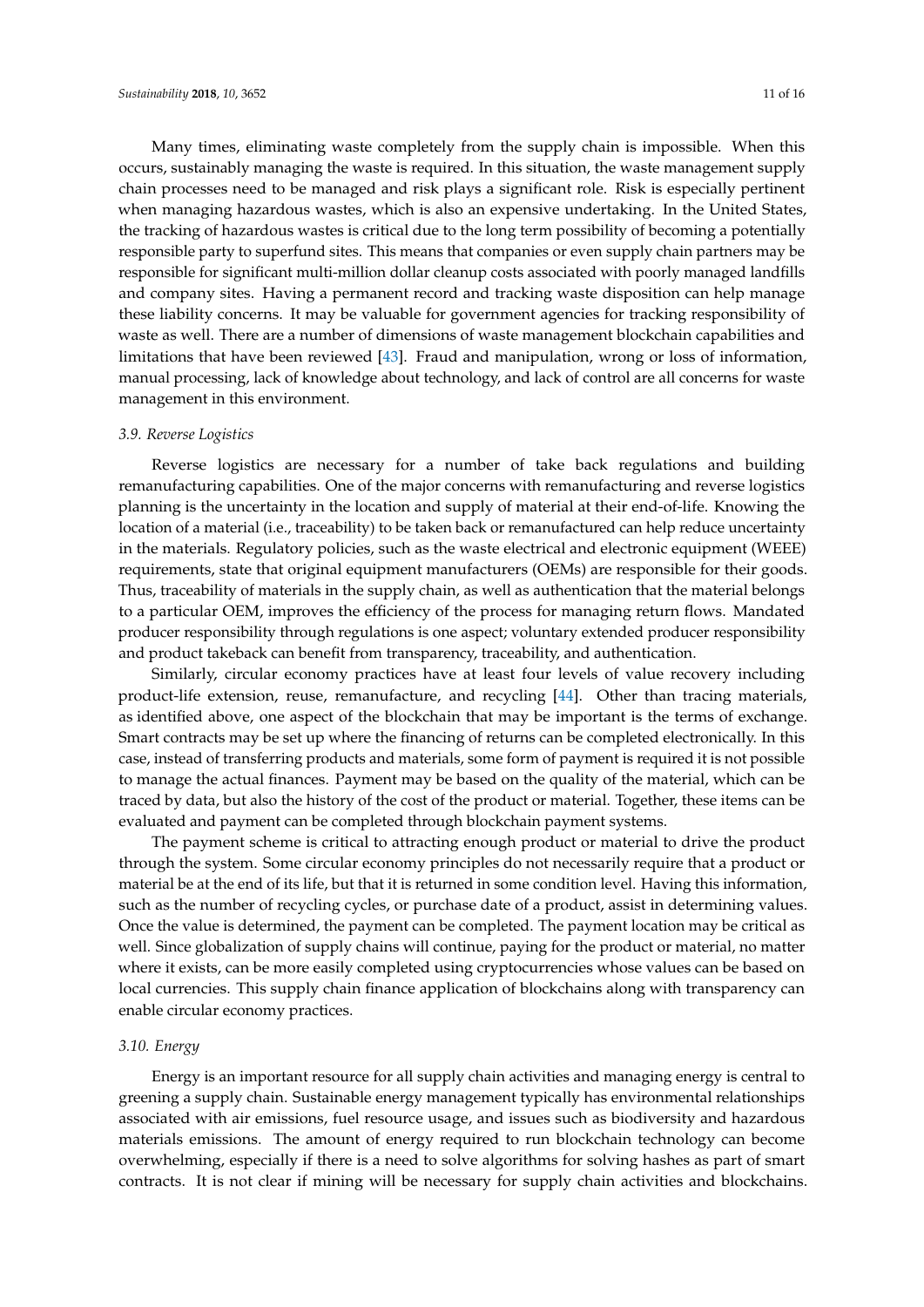Distributed storage and operations will require significant energy requirements for electronic databases; as redundancies in data storage will potentially cause exponentially greater energy needs.

Energy-related blockchain activities may support supply chain sustainability. Some organizations and supply chains, in order to achieve zero greenhouse gas emissions, use carbon credit markets for carbon offsets. These markets have been controversial given the difficulties in tracing the location and validity of the offsets. Calculation and the additionality requirements have made them controversial [\[45\]](#page-14-24). Improving transparency and clarity of a carbon credit can be effective using blockchain technology trust mechanisms. Also, not all carbon credits are created equal. For example, a carbon offset credit generated from a solar farm in a developed country may not have the same total environmental and sustainability of a carbon offset credit from an environmentally sensitive and poorer nation. In the latter situation, there may be more environmental co-benefits such as biodiversity management and offering poverty alleviation opportunities.

Internal emissions trading mechanisms for supply chains can also be better supported through transparency and information sharing from blockchain technology. This type of trading can provide financial benefits for energy use reduction by trading credits. Part of the trading and incentive mechanisms can be financially supported through cryptocurrency exchange [\[46\]](#page-15-0).

Another example of energy-related blockchain improvement for supply chains is related to decentralized energy management within and between supply chain partners or communities. Rooftop solar power can be more accessible and economically feasible, further supporting adoption of renewable energy. Digital wallets as rewards may be one avenue for incentivizing employees and organizations to adopt more renewable energy along the blockchain. Expanding neighborhood blockchain-enabled micro-grid trading of solar energy to the supply chain, such as that supported by LO3 Energy, can provide certifiable and greener energy.

## **4. Research Concerns**

Blockchain is a revolutionary technology with the potential to challenge supply chain processes and thought. Some research is required to understand the barriers, enablers, and diffusion of this technology [\[47\]](#page-15-1). Additionally, research related to the influence of blockchain on sustainable supply chains at organizational strategic and operational levels, its supply chain, broader industry networks, and the macro-economy are all needed.

The research domain is quite broad for a technology that may prove disruptive to the status quo of practice. We will not delve deeply into each of these research questions, but only provide a general set of issues that require investigation. The research on blockchains, sustainability, and supply chains is in its infancy with the academic field fertile for sowing ideas, theories, and analysis; many of which will grow [\[48\]](#page-15-2). For example, Francisco and Swanson [\[18\]](#page-13-17) developed a conceptual model that incorporates the theory of acceptance and use of technology. This framework addresses the intentions in the use of blockchain technology for supply chain transparency.

As we are in the early phases of blockchain, adoption and diffusion of the technology is a general concern. Diffusion theory and technology acceptance models may require direct and explicit accounting for multiple stakeholders in acceptance of the diffusion. Multiple agents are involved in the adoption and agreement to be involved in the technology. Sustainability has heterogeneous meanings to participants in a supply chain. This heterogeneity and the need for blockchain may either hinder or aid diffusion. It can hinder diffusion because not everyone will agree that investment in such a technology would help with sustainability. It may be an enabler, since supply chains and partners may seek greater homogeneity and standardization of sustainability. Thus, the role of sustainable supply chains and philosophies and practices can play differentiating roles. Studies on what factors and constructs play a role in barriers or enablers are required.

Company, industry, product, and competitive environment characteristics may each influence the adoption of blockchain technology for sustainable supply chains. For example, in industries with a poor reputation, there might be greater adoption of transparency-based blockchains to support sustainability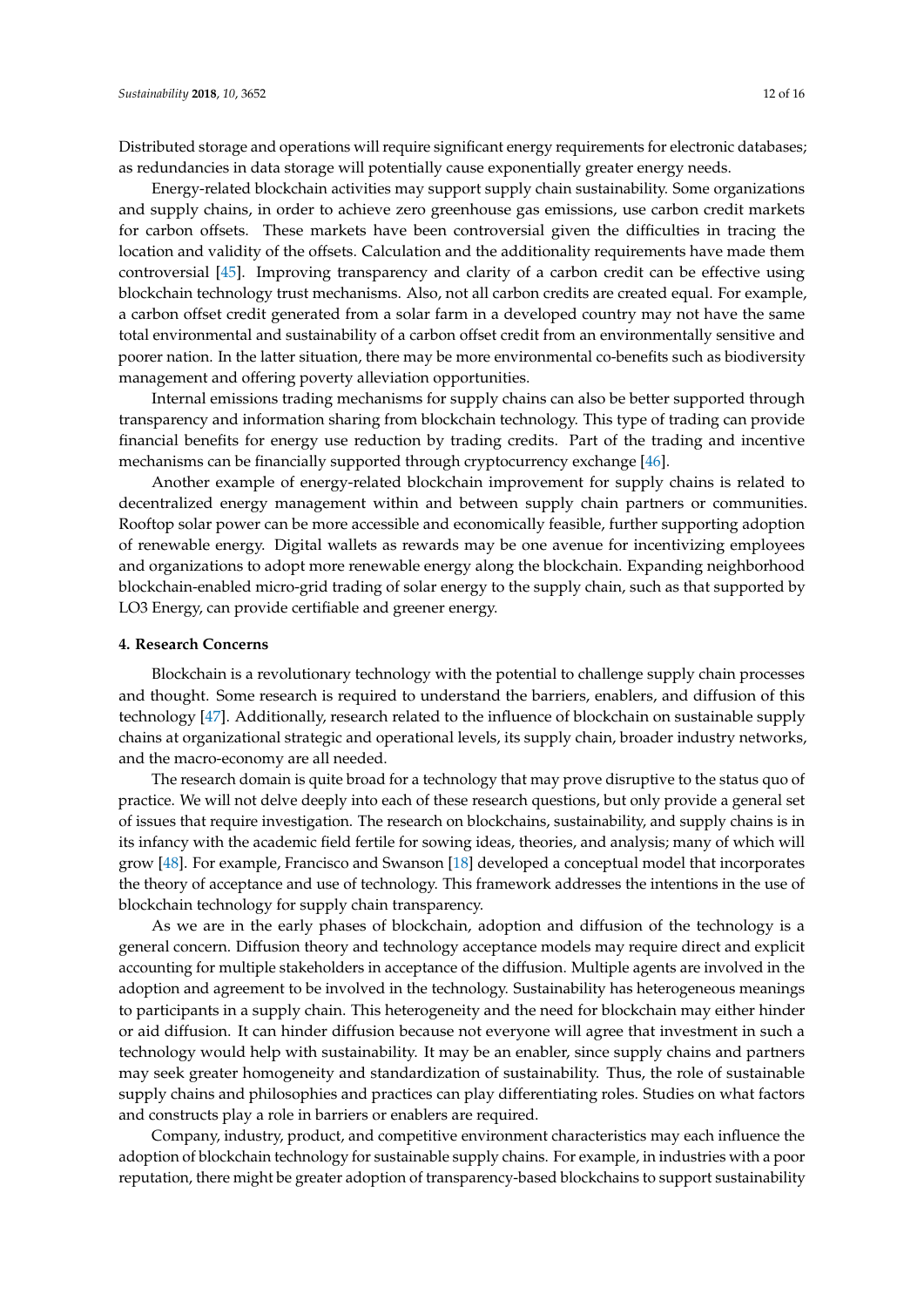in supply chains. In this situation, legitimacy building and theory help supply chain participants address reputational issues. Similar issues based on other traditional supply chain characteristics, including building trust, opportunism, and relationship management, can play a role based on the context. Revisiting the various organizational theories for green and sustainable supply chains [\[49\]](#page-15-3) will be necessary. Competing theories or joint theoretical perspectives are required. For example, will information technology theories such as structuration and internal organizational adoption be more important than technology acceptance and diffusion theory be better predictors?

The theory and research necessarily need to be interdisciplinary and multilevel. For example, the issues of various boundaries and boundary spanning aspects of the research (see [\[50\]](#page-15-4)) in supply chains are vague. The boundaries and constraints of green and sustainable supply chains include economic, organizational, cultural, technological and proximal boundaries. Whether these and/or other boundaries play a role and where we draw the boundary for blockchain technology and sustainable supply chains becomes a research question related to the impact, effectiveness, performance, and general capabilities.

An overarching question in each of these general research areas is whether blockchain technology is idiosyncratic, unique, disruptive, or just another incremental technology following the status quo rules. Do blockchain technology and the blockchain environment follow similar rules as other supply chain technological and process innovations? In other words, how can adopting blockchains be compared to current information technologies such as enterprise and supply chain wide resource planning systems? Additionally, how can blockchain technology be integrated into the current legacy information systems in the supply chain? The applicability of the current supply chain theories in the blockchain domain is a concern. From an epistemological perspective we are arguably at the level of idealism, where the empirics of blockchain technology have yet to become reality. There is currently much hype and hope associated with blockchain technology where its justification is based primarily on faith and it is uncertain whether this hype and hope result in true verifiable and empirical outcomes. What we have posited in this section is a rationalistic argument that theory and empirics need to be applied collaboratively to evaluate the idealistic notions of blockchain technology and sustainable supply chains conjectured in this manuscript.

## **5. Limitations and Conclusions**

Actual and potential blockchain sustainable supply chain use cases and applications are extensive. We have only skimmed the possibilities of blockchain application depths; as new technology, knowledge, and needs arise, more use cases will follow. Significant additional possibilities exist. The hype and potential profits associated with blockchain technology provide substantial creative motivation to identify numerous future applications.

Disruptive technologies tend to follow the 'technology mudslide hypothesis' [\[51\]](#page-15-5). That is, coping with relentless technological change is analogous to climbing a mudslide raging down a mountain. Practitioners and researchers are scrambling to make sense of blockchain technology, where even stopping to take a breath can bury an individual or organization. Incorporating sustainability and supply chains is like adding boulders of different shapes and sizes to this proverbial technological mudslide. In this paper, we attempted provide an overview of the potential of blockchain technology in the sustainable supply chain context.

Admittedly, we have only scratched the surface of the roles that blockchain can play in sustainable supply chain management. Our primary focus was identifying potential uses across the spectrum of green supply chain management functions and activities, specifically on environmental sustainability in the supply chain. Our examination has significant extensibility to social sustainability, and some of this was made explicit in our discussion.

Given the more pragmatic perspective of this manuscript, we only briefly touched upon broader theoretical and philosophical concerns of blockchain technology in sustainable supply chains. A complete and detailed theoretical research evaluation of sustainable supply chain blockchain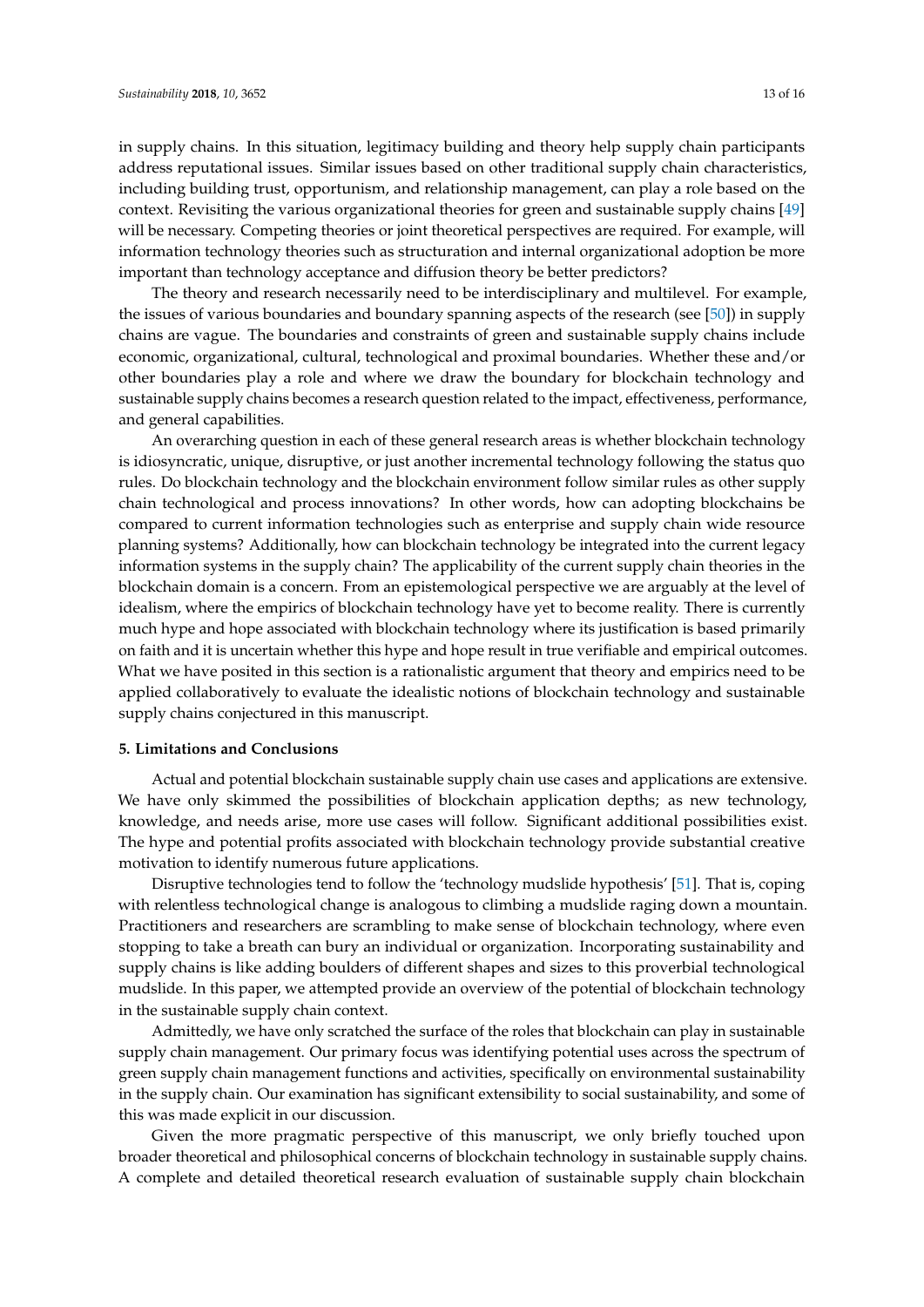technology is still required, but true empirical and theoretical evaluation will mature as adoption matures. Moving beyond the hype and hope is necessary for rational determination of effectiveness.

The final thought we present is whether blockchain technology is a true disruptive social innovation, or is another affectation of incremental technology with limited strategic significance for sustainable supply chains. This question remains to be answered.

**Author Contributions:** Writing—original draft, M.K. and J.S.; Writing—review & editing, M.K. and J.S. The authors collaborated on all sections of the paper and both authors participated in all writing and revising.

**Funding:** This research was funded by the APICS Research, Innovation, & Strategy Committee, grant number 227940. **Conflicts of Interest:** The authors declare no conflict of interest.

## **References**

- <span id="page-13-0"></span>1. Bergendahl, J.A.; Sarkis, J.; Timko, M.T. Transdisciplinarity and the food energy and water nexus: Ecological modernization and supply chain sustainability perspectives. *Resour. Conserv. Recycl.* **2018**, *133*, 309–319. [\[CrossRef\]](http://dx.doi.org/10.1016/j.resconrec.2018.01.001)
- <span id="page-13-1"></span>2. Sarkis, J.; Zhu, Q. Environmental sustainability and production: Taking the road less travelled. *Int. J. Prod. Res.* **2018**, *56*, 743–759. [\[CrossRef\]](http://dx.doi.org/10.1080/00207543.2017.1365182)
- <span id="page-13-2"></span>3. Swan, M. *Blockchain: Blueprint for a New Economy*; O'Reilly Media, Inc.: Sebastopol, CA, USA, 2015.
- <span id="page-13-3"></span>4. Hervani, A.A.; Helms, M.M.; Sarkis, J. Performance measurement for green supply chain management. *Benchmarking* **2005**, *12*, 330–353. [\[CrossRef\]](http://dx.doi.org/10.1108/14635770510609015)
- <span id="page-13-4"></span>5. Nakamoto, S. Bitcoin: A Peer to Peer Electronic Cash System. 2008. Available online: [https://bitcoin.org/](https://bitcoin.org/bitcoin.pdf) [bitcoin.pdf](https://bitcoin.org/bitcoin.pdf) (accessed on 20 August 2018).
- <span id="page-13-5"></span>6. Burger, C.; Kuhlmann, A.; Richard, P.; Weinmann, J. *Blockchain in the Energy Transition. A Survey among Decision-Makers in the German Energy Industry*; DENA German Energy Agency: Berlin, Germany, 2016.
- <span id="page-13-6"></span>7. Spielman, A. *Blockchain: Digitally Rebuilding the Real Estate Industry*; Massachusetts Institute of Technology: Cambridge, MA, USA, 2016.
- <span id="page-13-7"></span>8. Veuger, J. Attention to Disruption and Blockchain Creates a Viable Real Estate Economy. *J. US-China Public Adm.* **2017**, *14*, 263–285. [\[CrossRef\]](http://dx.doi.org/10.17265/1548-6591/2017.05.003)
- <span id="page-13-8"></span>9. Ølnes, S.; Ubacht, J.; Janssen, M. Blockchain in government: Benefits and implications of distributed ledger technology for information sharing. *Gov. Inf. Q.* **2017**, *34*, 355–364. [\[CrossRef\]](http://dx.doi.org/10.1016/j.giq.2017.09.007)
- <span id="page-13-9"></span>10. Mettler, M. Blockchain technology in healthcare: The revolution starts here. In Proceedings of the 2016 IEEE 18th International Conference on e-Health Networking, Applications and Services (Healthcom), Munich, Germany, 14–16 September 2016.
- <span id="page-13-10"></span>11. Mengelkamp, E.; Notheisen, B.; Beer, C.; Dauer, D.; Weinhardt, C. A blockchain-based smart grid: Towards sustainable local energy markets. *Comput. Sci. Res. Dev.* **2018**, *33*, 207–214. [\[CrossRef\]](http://dx.doi.org/10.1007/s00450-017-0360-9)
- <span id="page-13-11"></span>12. Zheng, Z.; Xie, S.; Dai, H.; Chen, X.; Wang, H. An overview of blockchain technology: Architecture, consensus, and future trends. In Proceedings of the 2017 IEEE International Congress on Big Data (BigData Congress), Honolulu, HI, USA, 25–30 June 2017.
- <span id="page-13-12"></span>13. Sulkowski, A.J. Blockchain, Law, and Business Supply Chains: The Need for Governance and Legal Frameworks to Achieve Sustainability. *SSRN* **2018**. [\[CrossRef\]](http://dx.doi.org/10.2139/ssrn.3205452)
- <span id="page-13-13"></span>14. Mougayar, W. *The Business Blockchain: Promise, Practice, and Application of the Next Internet Technology*; John Wiley & Sons: Hoboken, NJ, USA, 2016.
- <span id="page-13-14"></span>15. Nofer, M.; Gomber, P.; Hinz, O.; Schiereck, D. Blockchain. *Bus. Inf. Syst. Eng.* **2017**, *59*, 183–187. [\[CrossRef\]](http://dx.doi.org/10.1007/s12599-017-0467-3)
- <span id="page-13-15"></span>16. Hileman, G.; Rauchs, M. 2017 Global Blockchain Benchmarking Study. *SSRN Electron. J.* **2017**. [\[CrossRef\]](http://dx.doi.org/10.2139/ssrn.3040224)
- <span id="page-13-16"></span>17. Underwood, S. Blockchain beyond bitcoin. *Commun. ACM* **2016**, *59*, 15–17. [\[CrossRef\]](http://dx.doi.org/10.1145/2994581)
- <span id="page-13-17"></span>18. Francisco, K.; Swanson, D. The supply chain has no clothes: Technology adoption of blockchain for supply chain transparency. *Logistics* **2018**, *2*, 2. [\[CrossRef\]](http://dx.doi.org/10.3390/logistics2010002)
- <span id="page-13-18"></span>19. Abeyratne, S.A.; Monfared, R.P. Blockchain ready manufacturing supply chain using distributed ledger. *Int. J. Res. Eng. Technol.* **2016**, *5*, 1–10.
- <span id="page-13-19"></span>20. Luu, L.; Chu, D.-H.; Olickel, H.; Saxena, P.; Hobor, A. Making smart contracts smarter. In Proceedings of the 2016 ACM SIGSAC Conference on Computer and Communications Security, Vienna, Austria, 24–28 October 2016; ACM: New York, NY, USA, 2016.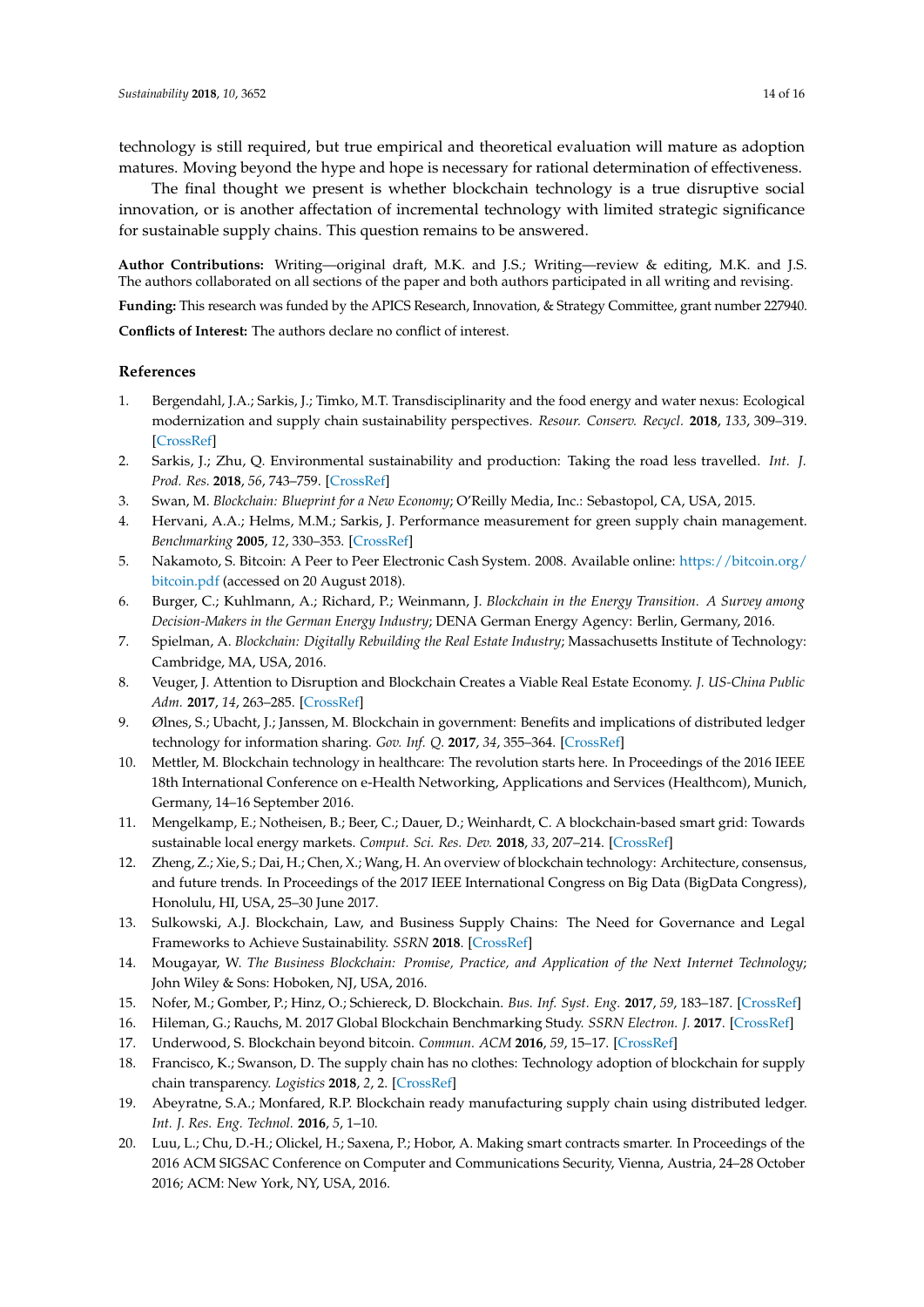- <span id="page-14-0"></span>21. Giancaspro, M. Is a 'smart contract' really a smart idea? Insights from a legal perspective. *Comput. Law Secur. Rev.* **2017**, *33*, 825–835. [\[CrossRef\]](http://dx.doi.org/10.1016/j.clsr.2017.05.007)
- <span id="page-14-1"></span>22. Song, W.; Xu, Z.; Liu, H.-C. Developing sustainable supplier selection criteria for solar air-conditioner manufacturer: An integrated approach. *Renew. Sustain. Energy Rev.* **2017**, *79*, 1461–1471. [\[CrossRef\]](http://dx.doi.org/10.1016/j.rser.2017.05.081)
- <span id="page-14-2"></span>23. Reinerth, D.; Busse, C.; Wagner, S.M. Using Country Sustainability Risk to Inform Sustainable Supply Chain Management: A Design Science Study. *J. Bus. Logist.* **2018**. [\[CrossRef\]](http://dx.doi.org/10.1111/jbl.12190)
- <span id="page-14-3"></span>24. Govindan, K.; Rajendran, S.; Sarkis, J.; Murugesan, P. Multi criteria decision making approaches for green supplier evaluation and selection: A literature review. *J. Clean. Prod.* **2015**, *98*, 66–83. [\[CrossRef\]](http://dx.doi.org/10.1016/j.jclepro.2013.06.046)
- <span id="page-14-4"></span>25. Foerstl, K.; Meinlschmidt, J.; Busse, C. It's a match! Choosing information processing mechanisms to address sustainability-related uncertainty in sustainable supply management. *J. Purch. Supply Manag.* **2018**, *24*, 204–217. [\[CrossRef\]](http://dx.doi.org/10.1016/j.pursup.2018.02.002)
- <span id="page-14-5"></span>26. Grimm, J.H.; Hofstetter, J.S.; Sarkis, J. Exploring sub-suppliers' compliance with corporate sustainability standards. *J. Clean. Prod.* **2016**, *112*, 1971–1984. [\[CrossRef\]](http://dx.doi.org/10.1016/j.jclepro.2014.11.036)
- <span id="page-14-6"></span>27. Egels-Zandén, N.; Wahlqvist, E. Post-partnership strategies for defining corporate responsibility: The business social compliance initiative. *J. Bus. Ethics* **2007**, *70*, 175–189. [\[CrossRef\]](http://dx.doi.org/10.1007/s10551-006-9104-7)
- <span id="page-14-7"></span>28. Sarkis, J.; Dou, Y. *Green Supply Chain Management: A Concise Introduction*; Routledge: London, UK, 2017.
- <span id="page-14-8"></span>29. Dobrovnik, M.; Herold, D.; Fürst, E.; Kummer, S. Blockchain for and in Logistics: What to Adopt and Where to Start. *Logistics* **2018**, *2*, 18. [\[CrossRef\]](http://dx.doi.org/10.3390/logistics2030018)
- <span id="page-14-9"></span>30. Favi, C.; Germani, M.; Mandolini, M.; Marconi, M. Implementation of a software platform to support an eco-design methodology within a manufacturing firm. *Int. J. Sustain. Eng.* **2018**, *11*, 79–96. [\[CrossRef\]](http://dx.doi.org/10.1080/19397038.2018.1439121)
- <span id="page-14-10"></span>31. Li, X.; Jiang, P.; Chen, T.; Luo, X.; Wen, Q. A survey on the security of blockchain systems. *Future Gener. Comput. Syst.* **2017**. [\[CrossRef\]](http://dx.doi.org/10.1016/j.future.2017.08.020)
- <span id="page-14-11"></span>32. Chaudhuri, A.; Dukovska-Popovska, I.; Subramanian, N.; Chan, H.K.; Bai, R. Decision-making in cold chain logistics using data analytics: A literature review. *Int. J. Logist. Manag.* **2018**, *29*, 839–861. [\[CrossRef\]](http://dx.doi.org/10.1108/IJLM-03-2017-0059)
- <span id="page-14-12"></span>33. Huijbregts, M.A.; Norris, G.; Bretz, R.; Ciroth, A.; Maurice, B.; von Bahr, B.; Weidema, B.; de Beaufort, A.S. Framework for modelling data uncertainty in life cycle inventories. *Int. J. Life Cycle Assess.* **2001**, *6*, 127. [\[CrossRef\]](http://dx.doi.org/10.1007/BF02978728)
- <span id="page-14-13"></span>34. Muller, S.; Mutel, C.; Lesage, P.; Samson, R. Effects of Distribution Choice on the Modeling of Life Cycle Inventory Uncertainty: An Assessment on the Ecoinvent v2. 2 Database. *J. Ind. Ecol.* **2018**, *22*, 300–313. [\[CrossRef\]](http://dx.doi.org/10.1111/jiec.12574)
- <span id="page-14-14"></span>35. Moreno, A.; Cappellaro, F.; Masoni, P.; Amato, A. Application of product data technology standards to LCA data. *J. Ind. Ecol.* **2011**, *15*, 483–495. [\[CrossRef\]](http://dx.doi.org/10.1111/j.1530-9290.2011.00353.x)
- <span id="page-14-15"></span>36. Steiner, J.; Baker, J. Blockchain: The Solution for Transparency in Product Supply Chains. 2015. Available online: <https://www.provenance.org/whitepaper> (accessed on 15 August 2018).
- <span id="page-14-16"></span>37. Peattie, K. Towards sustainability: The third age of green marketing. *Mark. Rev.* **2001**, *2*, 129–146. [\[CrossRef\]](http://dx.doi.org/10.1362/1469347012569869)
- <span id="page-14-17"></span>38. Groening, C.; Sarkis, J.; Zhu, Q. Green marketing consumer-level theory review: A compendium of applied theories and further research directions. *J. Clean. Prod.* **2018**, *172*, 1848–1866. [\[CrossRef\]](http://dx.doi.org/10.1016/j.jclepro.2017.12.002)
- <span id="page-14-18"></span>39. Sarkis, J. *The Toxics Release Inventory (TRI) and Online Database Resources*; Academy of Management: Briarcliff Manor, NY, USA, 2017.
- <span id="page-14-19"></span>40. Chen, P.C.; Ma, H.W. Using an industrial waste account to facilitate national level industrial symbioses by uncovering the waste exchange potential. *J. Ind. Ecol.* **2015**, *19*, 950–962. [\[CrossRef\]](http://dx.doi.org/10.1111/jiec.12236)
- <span id="page-14-20"></span>41. Heiskanen, A. The technology of trust: How the Internet of Things and blockchain could usher in a new era of construction productivity. *Constr. Res. Innov.* **2017**, *8*, 66–70. [\[CrossRef\]](http://dx.doi.org/10.1080/20450249.2017.1337349)
- <span id="page-14-21"></span>42. Rose, C.M.; Stegemann, J.A. Characterising Existing Buildings as Material Banks (E-BAMB) to Enable Component Reuse. *Proc. Inst. Civ. Eng. Eng. Sustain.* **2018**, *161*, 173–180. [\[CrossRef\]](http://dx.doi.org/10.1680/jensu.17.00074)
- <span id="page-14-22"></span>43. Ongena, G.; Smit, K.; Boksebeld, J.; Adams, G.; Roelofs, Y.; Ravesteijn, P. Blockchain-based Smart Contracts in Waste Management: A Silver Bullet? In Proceedings of the 31st Bled eConference: Digital Transformation: Meeting the Challenges, Bled, Slovenia, 20 June 2018.
- <span id="page-14-23"></span>44. Urbinati, A.; Chiaroni, D.; Chiesa, V. Towards a new taxonomy of circular economy business models. *J. Clean. Prod.* **2017**, *168*, 487–498. [\[CrossRef\]](http://dx.doi.org/10.1016/j.jclepro.2017.09.047)
- <span id="page-14-24"></span>45. Bumpus, A.G.; Liverman, D.M. Accumulation by decarbonization and the governance of carbon offsets. *Econ. Geogr.* **2008**, *84*, 127–155. [\[CrossRef\]](http://dx.doi.org/10.1111/j.1944-8287.2008.tb00401.x)